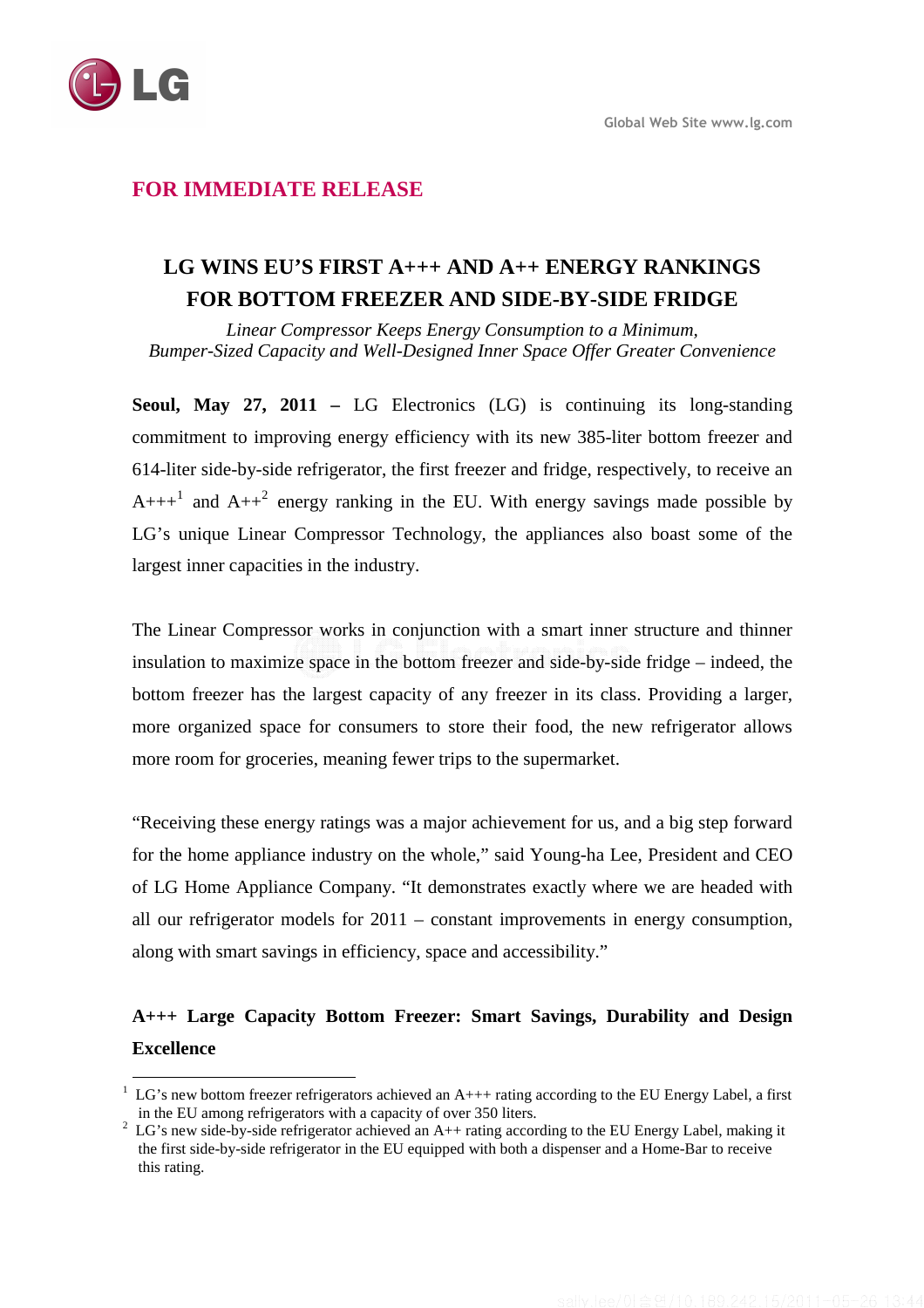

Thanks to LG's unique Linear Compressor, the bottom-freezer keeps the interior temperature extremely steady – leaving food as fresh as it was in the grocery store – while using up to 50 percent less energy than previous A+ rated bottom freezers. This improved energy efficiency translates into savings of as much as 60 euros a year<sup>3</sup> compared with A rated refrigerators, and up to 93kg of annual reductions in  $CO<sub>2</sub>$ emissions. In addition, by incorporating LG's latest spiral-fin heat exchanger, the bottom freezer significantly improves heat exchange and keeps the fridge temperature even and cool in a more efficient manner.

Fewer friction points – one instead of the four in conventional compressors – work to significantly reduce noise levels. This enhances the product's durability, allowing LG to offer a 10 year warranty on the Linear Compressor motor.<sup>4</sup> Additionally, the bottom freezer's superlative design was honored with an iF Design Award and a Red Dot Design Award this year.

### **A++ Side-by-Side Refrigerator: Providing Even Greater Energy Savings**

In addition to its Linear Compressor, the new side-by-side refrigerator incorporates a range of smart and innovative LG technologies to improve energy efficiency. In 2010, LG received an  $A_{++}$  rating for its dispenser-equipped side-by-side refrigerator, the first time such an appliance had received this rating in the EU. LG's new side-by-side refrigerator has this year added a Home-Bar feature on top of the dispenser, while maintaining the  $A++$  rating for energy consumption.

The innovative Slim Door Mounted Ice Maker saves space by providing a compact indoor ice maker. This has allowed for a higher volume of usable inner space without increasing the overall size of the refrigerator or decreasing energy efficiency. LG also offers a 10-year warranty on the Linear Compressor motor.

 $\overline{a}$ 

<sup>&</sup>lt;sup>3</sup> Based on average electricity usage in German households

<sup>&</sup>lt;sup>4</sup> Offer only applies to linear compressors purchased after October 29, 2009, in Korea, or after December 1, 2009, in other countries (noise levels will not normally be considered a valid reason for exchange or refund).